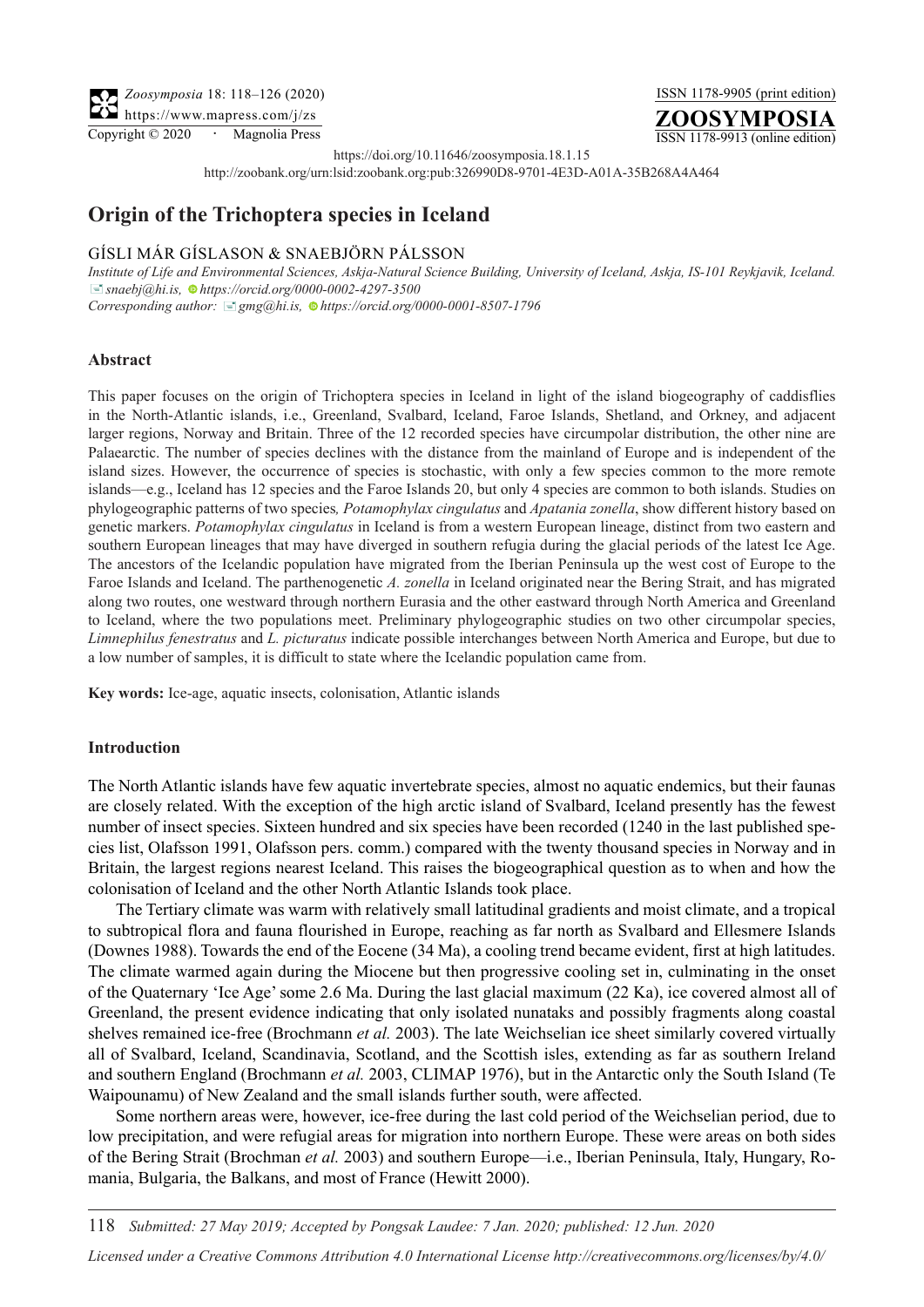A recent review (Buckland & Panagiotakopulu, 2010), with special emphasis on the Faroe Islands, indicated that most or all insects colonised the North Atlantic Islands after the latest Ice Age.

### **Aquatic insects—a review of previous and present studies**

The islands of the North Atlantic vary both in distance from the mainland of Europe (Table 1) and in size (Table 2). The distance from mainland North America is generally of less importance because Greenland, being a high Arctic environment, is a large barrier for the colonisation from the west (Downes 1988). Organisms had to travel a considerable distance from the mainland of Europe when colonising North Atlantic islands. Studies on invertebrates in Iceland, with emphasis on their origin, have focused on aquatic insects and crustaceans (Gíslason 2005) and have revealed mostly a European origin.

|                  | <b>Svalbard</b> | Greenland | <b>Iceland</b> | <b>Faroes</b> | <b>Norway</b> | <b>Shetland</b> | Orkney |
|------------------|-----------------|-----------|----------------|---------------|---------------|-----------------|--------|
| <b>Svalbard</b>  |                 |           |                |               |               |                 |        |
| <b>Greenland</b> | 400             |           |                |               |               |                 |        |
| <b>Iceland</b>   | 1548            | 290       |                |               |               |                 |        |
| <b>Faroes</b>    | 1790            | 1025      | 435            |               |               |                 |        |
| <b>Norway</b>    | 823             | 1441      | 971            | 582           |               |                 |        |
| <b>Shetland</b>  | 1876            | 1411      | 770            | 284           | 289           |                 |        |
| Orkney           | 2055            | 1492      | 850            | 316           | 419           | 78              |        |
| <b>Britain</b>   | 2120            | 1500      | 823            | 320           | 479           | 166             | 12     |

**Table 1.** Distances (km) between North Atlantic islands.

|  |  | TABLE 2. Extent (x 1000 km <sup>2</sup> ) of ice free areas on North Atlantic islands, Norway, and Britain. |
|--|--|-------------------------------------------------------------------------------------------------------------|
|--|--|-------------------------------------------------------------------------------------------------------------|

| <b>Norway</b> | Shetland | Orknev | <b>Britain</b> | <b>Faroe Islands</b> | <b>Svalbard</b> | Iceland | Freenland |
|---------------|----------|--------|----------------|----------------------|-----------------|---------|-----------|
| 322.6         |          |        | 242.6          |                      | 24.1            | -94.    | 340.0     |

Aquatic insect groups, such as Ephemeroptera and Plecoptera, are non-existent on Svalbard and the Faroes and only a single ephemeropteran taxon is found in Greenland. Iceland has a single species for each group (Table 3), but islands close to Britain, such as Orkney and Shetland have 6–15 species. Of the Simuliidae (Diptera) only 2–5 species are found on the islands, whereas Chironomidae are much better represented, with 30–117 species recorded on the islands, compared to the 439 and 505 species recorded in Britain and Norway, respectively.

**Table 3.** Number of species of aquatic insects on islands in the North Atlantic and Norway (Andersen & Wiberg-Larsen 1987; Andrew 2014; Barry 1985; Crosskey 1965; Edington & Hildrew 1995; Elven & Andersen 2019; Hrafnsdóttir 2005; King 1890; Naturhistoriska Riksmusset 2018; Nilsson 1996, 1997; Peterson 1977; Pinder 1978; Pennington 2018a, 2018b; Wallace *et al.* 1990).

|                  | <b>Ephemeroptera</b> | Plecoptera | Trichoptera | <b>Simuliidae</b> | <b>Chironomidae</b> |
|------------------|----------------------|------------|-------------|-------------------|---------------------|
| <b>Svalbard</b>  | $\theta$             | $\theta$   |             | $\theta$          | 58                  |
| <b>Greenland</b> |                      | $\theta$   |             | 5                 | 117                 |
| <b>Iceland</b>   |                      |            | 12          | 4                 | 80                  |
| <b>Faroes</b>    | $\theta$             | $\theta$   | 20          | 2                 | 72                  |
| <b>Shetland</b>  | 6                    | ∍          | 37          | 2                 | 30                  |
| Orkney           | 15                   | 13         | 73          | 2                 | $\overline{?}$      |
| <b>Britain</b>   | 47                   | 34         | 198         | 34                | 439                 |
| <b>Norway</b>    | 46                   | 35         | 195         | 45                | 505                 |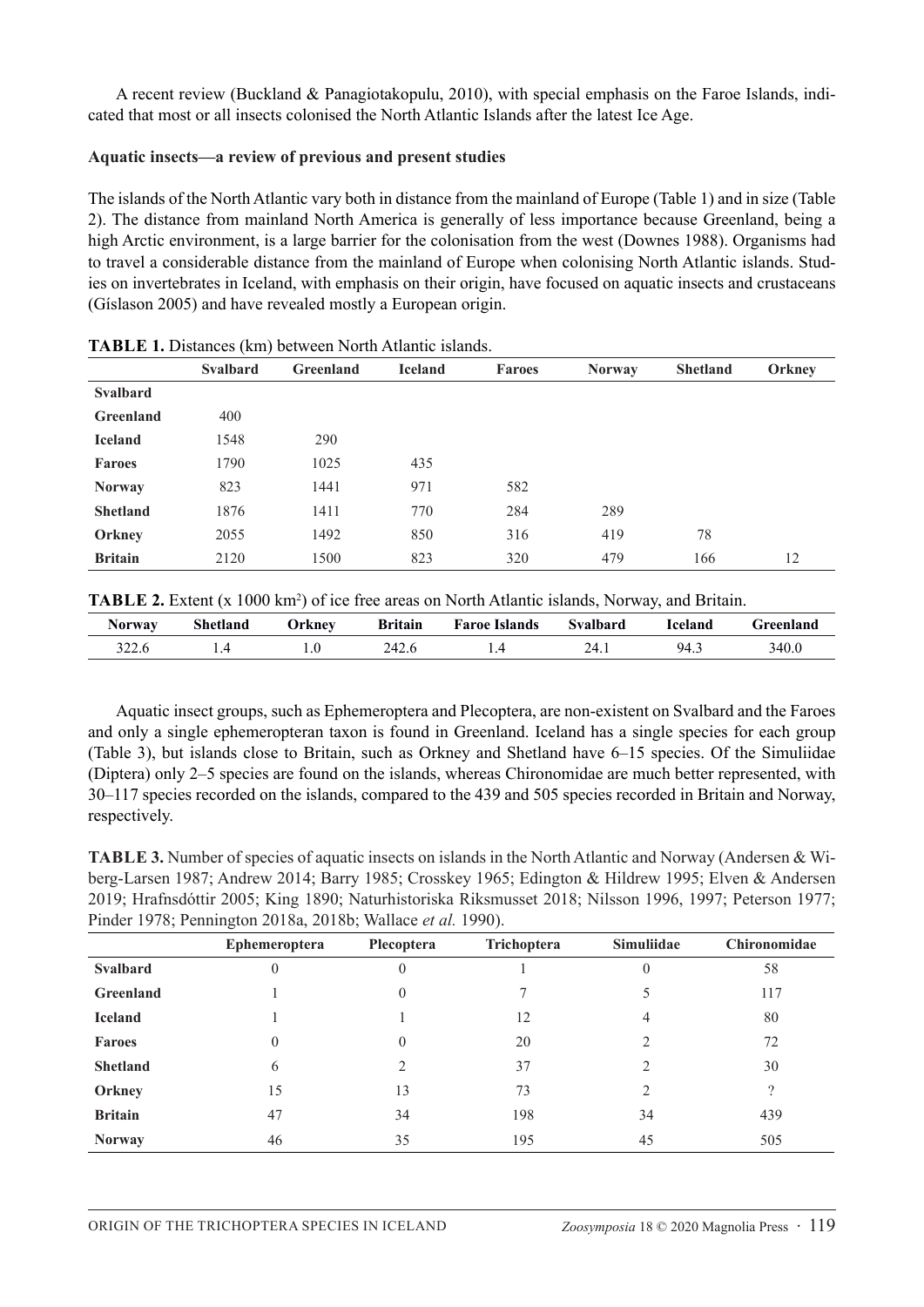The number of Trichoptera species varied from 7 to 73 species on all the islands except Svalbard (1 species) and Britain (198 species) (Gíslason 2005, Barnard and Ross 2012, Andrew 2014) (Table 3). All of the twelve Icelandic species are found in Scandinavia but only nine in Britain, with none of the three circumpolar species found in Iceland occurring in the British Isles (Fig. 1). Four of the species are shared with the Faroes, which in turn has 20 species (Fig. 1). Greenland has a few species in common with the other islands and with Norway (Fig. 1). All 20 Faroese species are also found in Britain, but only twelve in Norway. The species common to Greenland and Svalbard and found on the other islands and Norway have a circumpolar distribution. Other species found in Greenland are related to the North American fauna. The number of island species decreases significantly with distance from Britain ( $b = -0.19$  per 100 km,  $P < 0.002$ ,  $R2 = 0.975$ ) (Fig. 2)). Trichoptera species number does not increase significantly with increasing size of islands (Pearson's  $r = 0.441$ ,  $n = 8$ ,  $p = 0.28$  NS), but the size of the islands may not reflect the number of suitable freshwater habitats. However, precise information of the area of lakes and rivers on the islands is not available, but seem to vary between 3% (Iceland) and 0.8% (the Faroe Islands). This does not include small waterbodies.



**FIGURE 1.** Numbers of Trichoptera species on the North Atlantic islands and the numbers of species they have in common.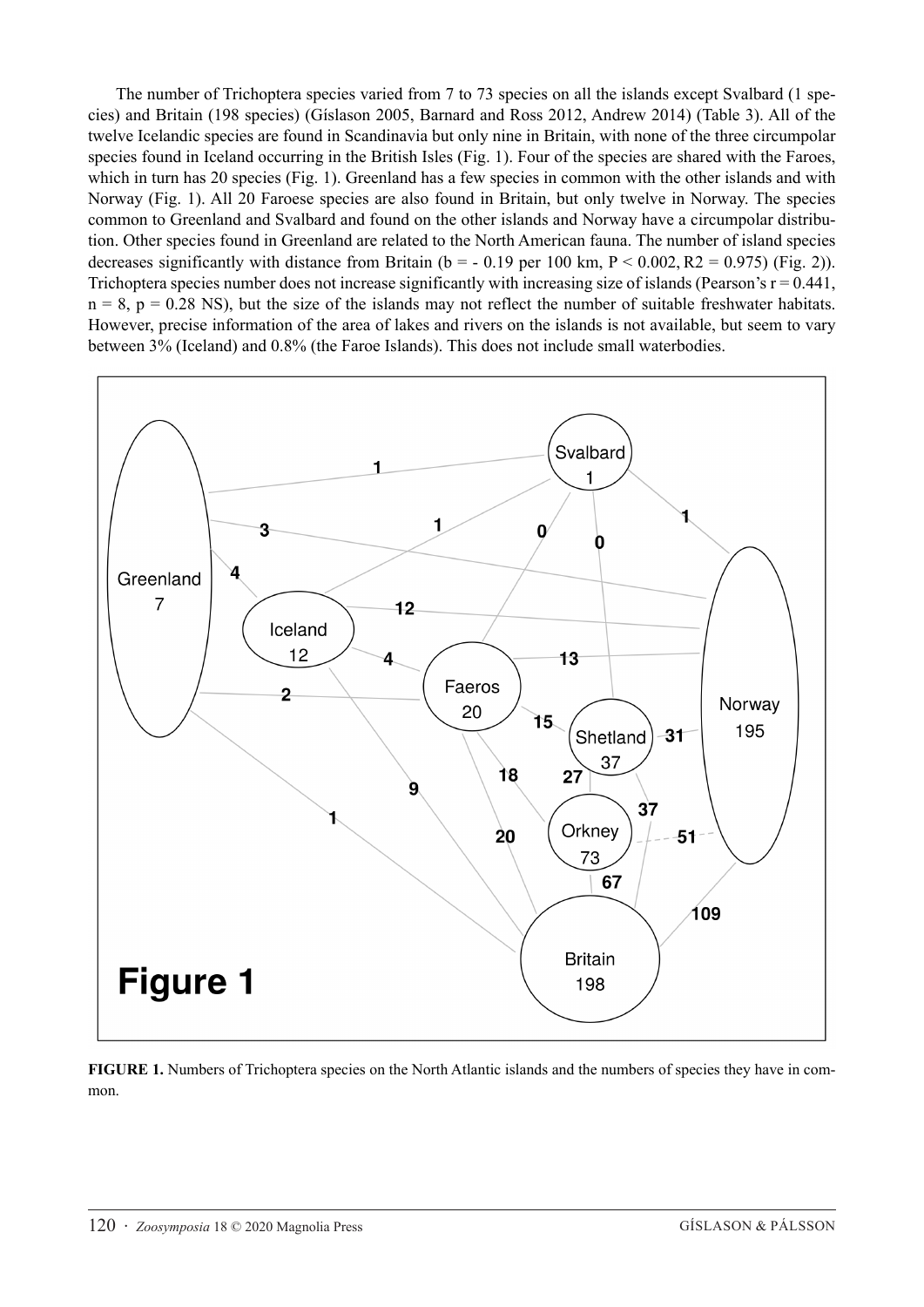

**FIGURE 2.** Number of Trichoptera species (ln) on the North Atlantic islands versus distance from the mainland of Britain (Greenland excluded).



**FIGURE 3.** Phylogeography of *Potamophylax cingulatus* (Stephens 1837). 3a) Bayesian phylogeny based on the COI mtDNA haplotypes (barcode region) for *Potamophylax cingulatus*. Tip labels refer to geographical origin of unique haplotypes. Number at tip labels refer to the frequencies of haplotypes. Numbers at nodes refer to 95% confidence interval to the time of common ancestor in million years (Ma). Shadings at nodes refer to support or posterior probabilities P: black  $= P > 0.95$ , grey  $= 0.7 < P \le 0.95$ , white  $= P \le 0.7$ . 3b) Estimated route of migration. I = Iceland, F = Faroe Islands, N = Norway,  $B =$  Britain,  $S =$  Spain,  $Fr =$  France,  $A =$  Austria, and  $C =$  Czech Republic (small letters after capital letters refer to different sampling locations within the countries) (from Gíslason *et al.* 2015).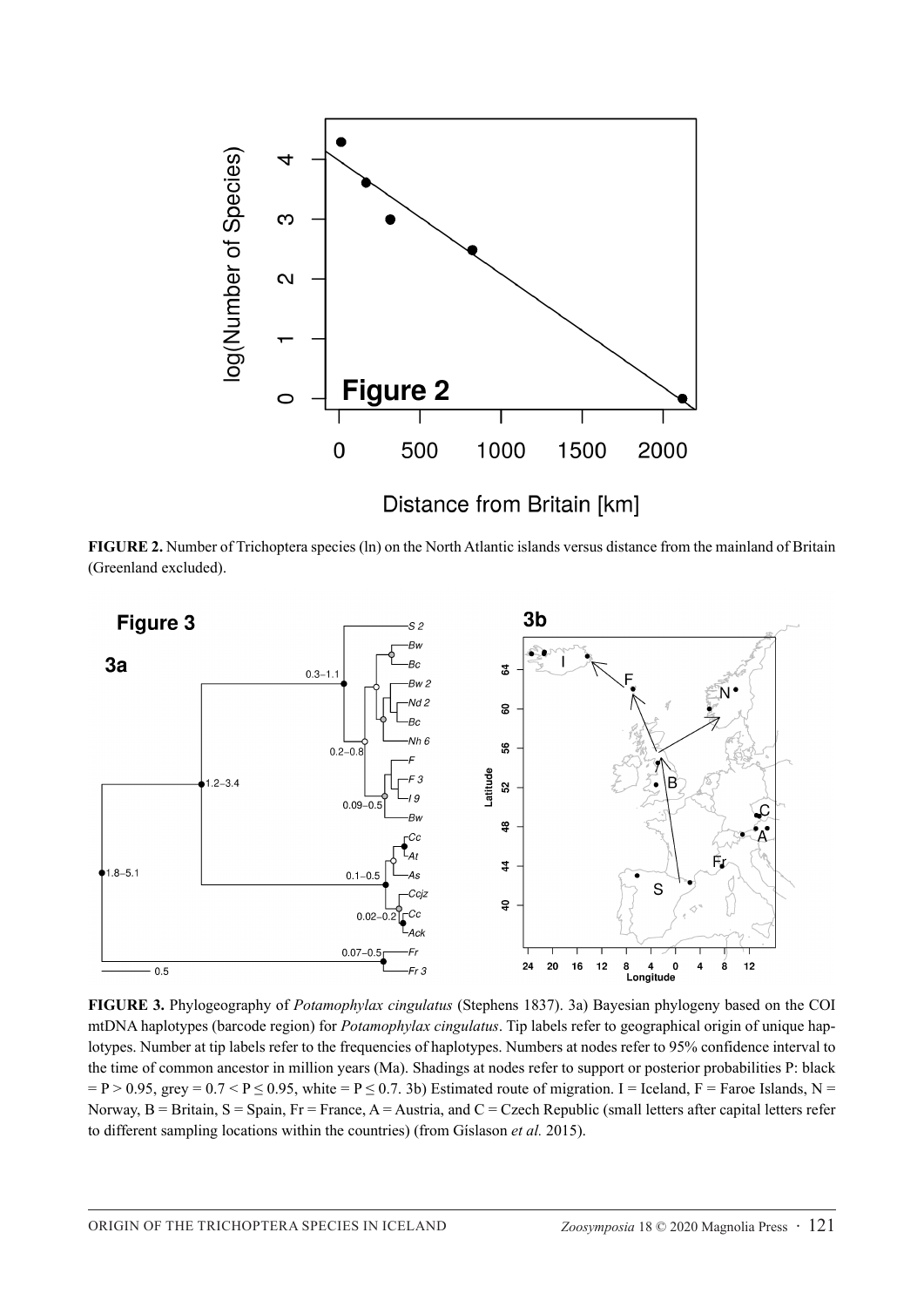In a study of the caddisfly *Apatania zonella* (Zetterstedt 1840), an arctic circumpolar, mainly parthenogenetic species with only 1–2% males (Corbet 1966; Gislason 1977; Raastad & Solem 1989), specimens were obtained from different parts of Iceland, Norway, Alaska, northern USA, Canada, and Greenland. The *A. zonella* specimens from Iceland, characterised by high genetic variation, originated from more than one colonisation event, with at least one from North America through Greenland and another from Scandinavia (Pálsson *et al.* 2016). The specimens in NW Iceland were generally more related to Scandinavian specimens, whereas specimens in SW and S Iceland were more similar to Greenlandic specimens. However, some admixture or interbreeding of the two lineages has occurred in Iceland (Pálsson *et al.* 2016). Another Palaearctic trichopteran species, *Potamophylax cingulatus* (Stephens 1837) colonised Iceland in the 20<sup>th</sup> century and was distributed in lowlands of East and Northeast Iceland until 1978 (Gíslason 1981; Gíslason *et al.* 2015). The species is now found in all lowland areas in Iceland (Gíslason *et al.* 2015). The species has diverged into at least three mtDNA lineages in Europe which may correspond to previously described subspecies, one in middle Europe (Austria, Czech Republic), a second in southeastern France, and one on the Iberian peninsula. Individuals from the Iberian population colonised Western Europe along the coast to the British Isles where one group dispersed to the Faroe Islands and Iceland and another to Scandinavia (Gíslason *et al.* 2015). The Icelandic specimens are, thus, more closely related to the Faroes and British specimens than to those from Scandinavia (Gíslason *et al.* 2015). A preliminary study on the genetic relationship of the two other circumpolar Trichoptera species, *Limnephilus fenestratus* (Zetterstedt 1840) and *L. picturatus* McLachlan 1875 indicates that some interbreeding occurred between European and North American populations (Figs. 5. and 6), but more samples are needed for conclusive results.

# **Discussion**

There is no evidence of land bridges between the islands during the last 20 million years (see e.g., Heezen & Tharp 1963). The pre-Pleistocene fauna was similar to the present day fauna of North America (Friedrich *et al.* 1972), while the contemporary fauna is mainly of Palaearctic origin. As Iceland and the other islands in the North Atlantic discussed here were covered by glaciers during the last glacial maximum, the patterns in species composition of the different islands are due to dispersal and colonisation after the latest glaciation event 10–15 thousand years ago. Thus, the present day caddis fauna of Iceland has only a single Arctic species, *Apatania zonella* (Fig. 1) (Gislason 1981).

The maximum extent of the ice sheet during the Late Weichselian limited ice-free areas and these were likely to have been on Andøya in Lofoten and on SW Coast of Norway, with some in the Faroes and on the Outer Hebrides and NW Scotland. Southern England and Ireland were also ice-free. Iceland and Svalbard were most likely entirely covered by ice, while according to Brochmann *et al.* (2003) some nunataks in Greenland might have been ice-free. The Trichoptera fauna on the North Atlantic islands has a boreal distribution (Fig. 1), related to the present fauna of continental Norway and northern Britain. Thus, it is neither related to the pre-Ice Age fauna, nor are there arctic species to any extent, except in the present high Arctic (Svalbard and N-Greenland), which would be expected if some species had survived the Ice Age.

The number of species of Trichoptera declines with distance from continental Europe (Fig. 2), but not with island area. Insects, like Trichoptera, do not have life stages that can be transported by birds and usually disperse on the wing. It is also possible that at the end of the Ice Age, when pack ice covered the Arctic Ocean as far south as Iceland, a number of insect species were transported by floating ice from Norway and the British Isles to the North Atlantic islands (Buckland *et al.* 1986). The isolated position of Iceland explains why the Trichoptera fauna is poorly represented here, making up only 6% of the total Trichoptera fauna of Norway and Britain. Further, the Trichoptera fauna has also been isolated in relation to colonisation from Greenland, having an almost entirely Nearctic origin (Böcher 2002).The importance of relatively recent colonisation is also supported by the fact that almost all invertebrate species in Iceland (> 95%) have a boreal distribution in the Palaearctic region, with only a few species with a circumpolar distribution. Only the high arctic species would have survived the harsh arctic environment. Geological evidence (Geirsdóttir *et al.* 2009, 2013) strongly suggests that ice-free areas hardly existed in Iceland during the coldest period of the Ice-age, making it impossible for terrestrial invertebrates, or invertebrates with a terrestrial life stage to survive.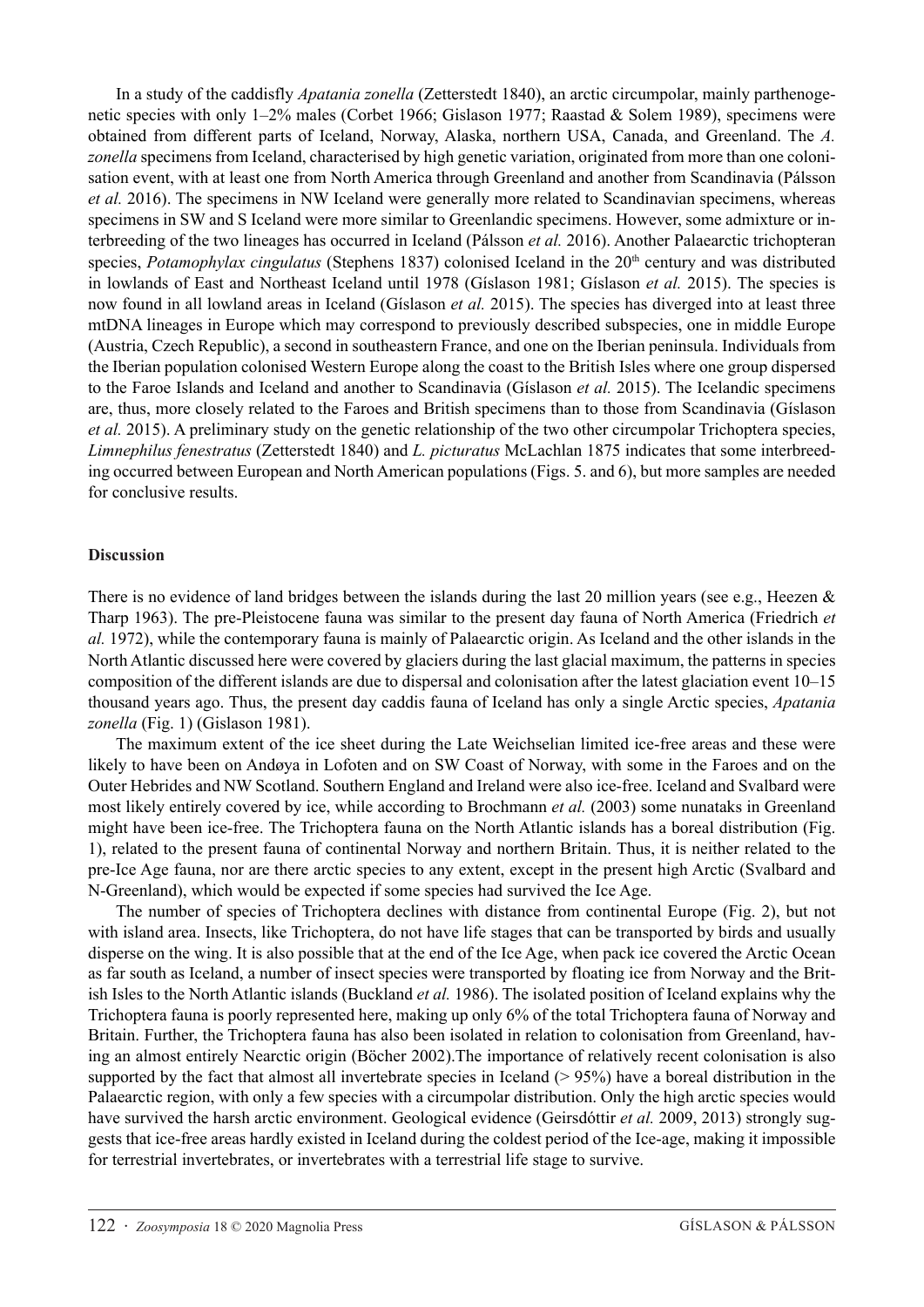

**FIGURE 4.** Phylogeography of *Apatania* spp. 4a) A Bayesian genealogy of cytochrome c oxidase subunit I barcode region (COIa) sequences within *Apatania zonella* (Zetterstedt 1840) and 4 other *Apatania* species (*Apatania auricula* Forsslund 1930*, A. dalecarlica* Forsslund 1942 (in Forsslund & Tjeder 1942)*, A. forsslundi* W. Tobias 1981*,* and *A. hispida*  (Forsslund 1930)). The tree was rooted with a sequence from *Limnephilus centralis* Curtis 1834 and included *A. muliebris* McLachlan 1866, *A. wallengreni* McLachlan 1871, and *A. stigmatella* (Zetterstedt 1840) (not shown). The divergence time of *A. muliebris, A. wallengreni*, and *A. stigmatella* from the specimens shown in the tree was in the same order of magnitude (1.6, 3.6, and 3.9 Ma). Posterior probabilities ( $P > 0.95$ ) are shown at the nodes. Intervals represent 95% confidence intervals for the time to common ancestor. The unit of the scale bar is Ma. 4b) Estimated route of migration  $A =$ Alaska, Yukon, C = Canada, G = Greenland, I = Iceland, N = Norway, F = Finland, and M = Mongolia (small letters after capital letters refer to different sampling locations) (from Pálsson *et al.* 2016).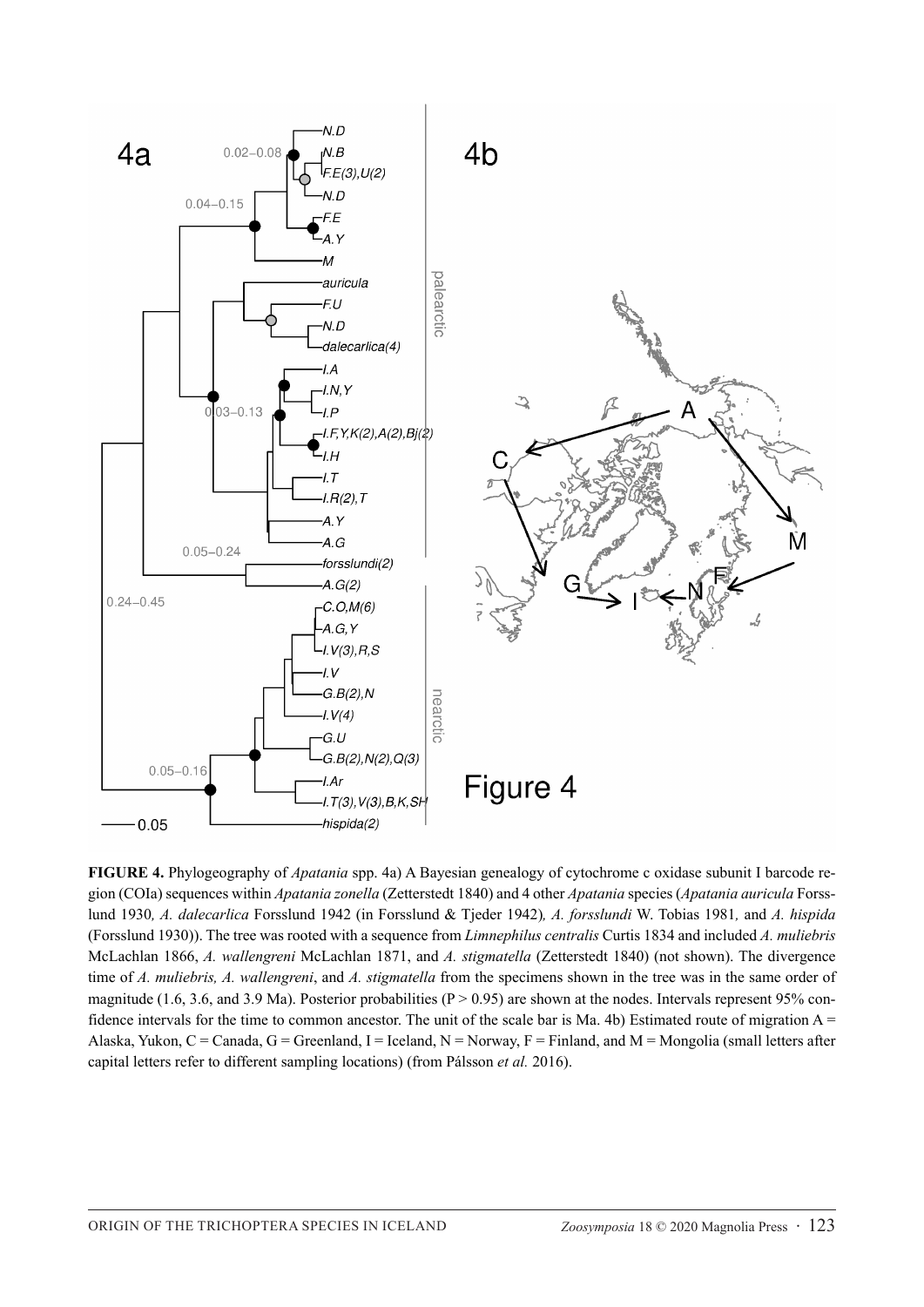

**FIGURE 5.** A Bayesian genealogy of cytochrome c oxidase subunit I barcode region (COIa) sequences within *Limnephilus fenestratus* (Zetterstedt 1840)*.* Only two samples from Iceland were available. (Unpublished records from the BOLD database).



**FIGURE 6.** A Bayesian genealogy of cytochrome c oxidase subunit I barcode region (COIa) sequences within *Limnephilus picturatus* McLachlan 1875. Only one sample from Iceland was available. (Unpublished records from the BOLD database)).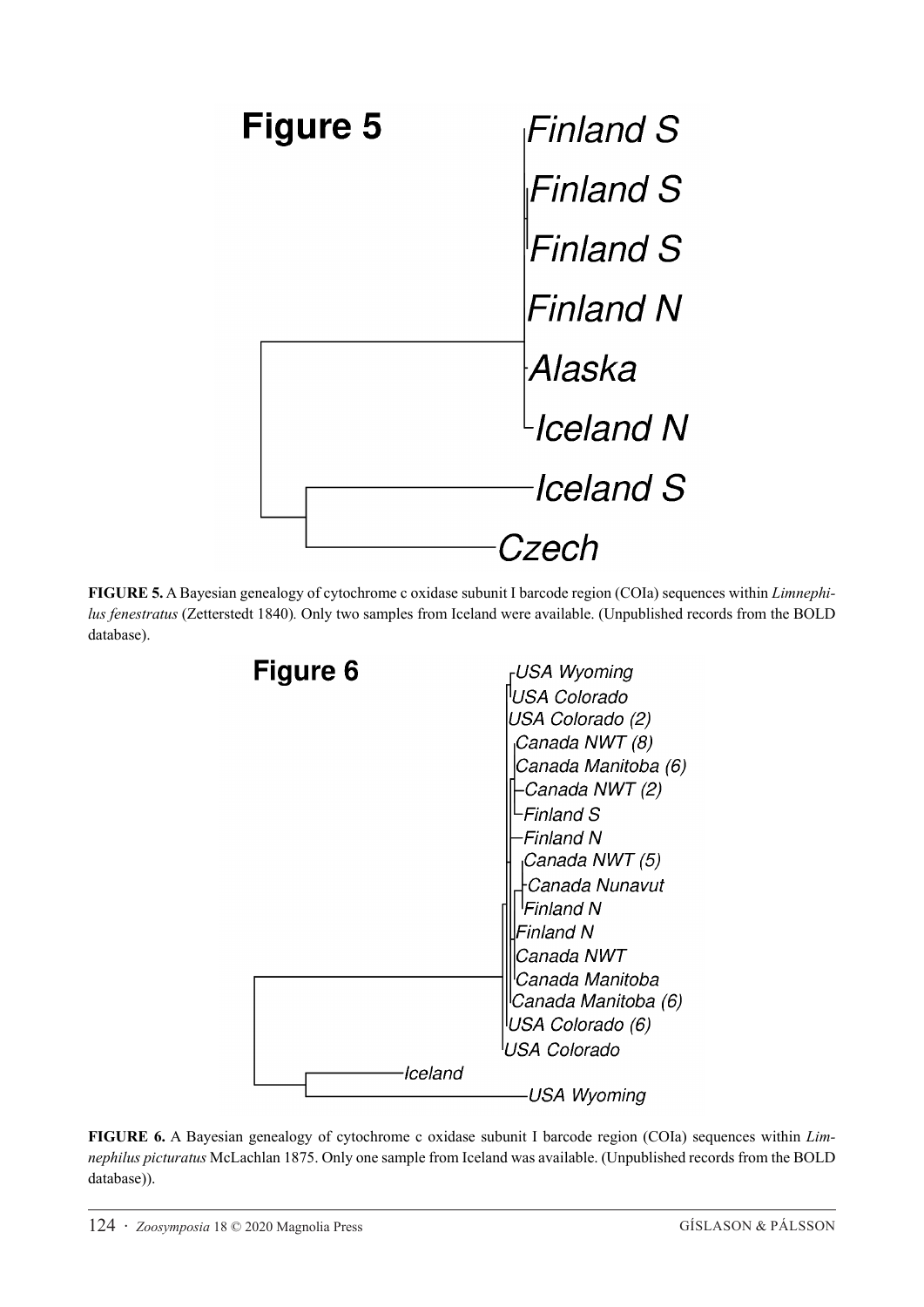This analysis, with the exception of the endemism found amongst crustaceans (Kornobis *et al.* 2010) in subterranean groundwater systems, seems to fit well with a Holocene origin of higher plants in Iceland and on the other North Atlantic islands (Aegisdóttir & Thórhallsdóttir 2004).

#### **Acknowledgement**

Thanks are due to Ms Elísabet R. Hannesdóttir for Trichoptera collection in 1996, Ms Laurène Alicia Lecaudey and Ms Sonia S. Munoz for their genetic analysis of *Apatania zonella* and *Potamophylax cingulatus,* respectively, and Dr. Karl Kjer for information obtained from the BOLD database. We thank the caddisfly experts Dr. Peter Wiberg-Larsen and Trond Andersen Cand. scient. for their critical review of the manuscript.

#### **References**

- Aegisdóttir, H.H. & Thorhallsdóttir, T.E. (2004) Theories on migration and history of the North-Atlantic flora: Areview. *Jökull*, 54, 1–16.
- Andersen, T. & Wilberg-Larsen, P. (1987) Revised check-list of NW European Trichoptera. *Entomologica scandinavica*, 18, 165–184.
- Andrew, R.H. (2014) Orkney caddis (Trichoptera) species list with ecological notes: Part 1. *Orkney Field Club Bulletin*, 2014, 43–52
- Barnard, P. & Ross, E. (2012) The adult Trichoptera (caddisflies) of Britain and Ireland. *Handbooks for the Identification of British Insects*, 1. Part 17, 192 pp.
- Barry, J.R. (1985) *The natural history of Orkney*. Collins, London, 300 pp.
- Böcher, J. (2002) *Insekter og andre smådyr—I Grønlands fjeld og ferskvand*. Forlaget Atuagkat, Nuuk, 302 pp.
- Brochmann, N.C., Gabrielsen, T.M., Nordal, I., Landvik, J.Y. & Elven, R. (2003) Glacial survival or tabula rasa? The history of North Atlantic biota revisited. *Taxon*, 52, 417–450.
	- https://doi.org/10.2307/3647444
- Buckland, P.C. & Panagiotakoulu, E. (2010) Reflections on North Atlantic Island Biogeography: a Quaternary entomological view. *Annales Societatis Scientiarum Færoensis Supplimentum*, 52, 181–209.
- Buckland, P.C., Perry, D.W., Gíslason, G.M. & Dugmore, A.J. (1986) The pre-Landnám fauna of Iceland: A palaeoontological contribution. *Boreas*, 15, 173–184.
- https://doi.org/10.1111/j.1502-3885.1986.tb00081.x CLIMAP (1976) The surface of the ice age earth. *Science*, 191, 1131–1144. https://doi.org/10.1126/science.191.4232.1131
- Corbet, P.S. (1966) Parthenogenesis in caddisflies (Trichoptera). *Canadian Journal of Zoology*, 44, 981–982. https://doi.org/10.1139/z66-100
- Crosskey, R.W. (1965) A new species of *Simulium* (*Eusimulium*) from St. Helena Island, South Atlantic (Diptera: Simuliidae). *Proceedings of the Royal Entomological Society of London B*, 34, 33–37. https://doi.org/10.1111/j.1365-3113.1965.tb01646.x
- Curtis, J. (1834) Description of some hitherto nondescript British species of mayflies of anglers. *The London and Edinburgh Philosophical Magazine and Journal of Science*, 3 (4), 120–125, 212–218. https://doi.org/10.1080/14786443408648304
- Downes, J.A. (1988) The post-glacial colonization of the North Atlantic islands. *Memoirs of the Entomological Society of Canada*, 144, 55–92.
	- https://doi.org/10.4039/entm120144055-1
- Edington, J.M. & Hildrew, A.G. (1995) *A Revised Key to the Caseless Caddis Larvae of the British Isles*: *A Key with Ecological Notes*. Freshwater Biological Association, Ambleside, Scientific Publication No. 53, 134 pp.
- Elven, H. & Andersen, T. (2019). Nøkkel til vårfluefamilier. Artsbanken. Available from: [https://www.artsdatabanken.no/Pages/](https://www.artsdatabanken.no/Pages/262183?Key=1518696646) [262183?Key=1518696646](https://www.artsdatabanken.no/Pages/262183?Key=1518696646) (accessed 4 March 2019)
- Forsslund, K.H. (1930) Zwei neue *Apatelia*-Arten (Trichoptera, Limnophiliden). *Entomologisk Tidskrift*, 51, 216–218.
- Forsslund, K.H. & Tjeder, B. (1942) Catalogus insectorum Sueciae. II. Trichoptera. *Opuscula Entomologica*, 7, 93–106.
- Friedrich, W.L., Símonarson, L.A. & Heie, O.E. (1972) Steingervingar í millilögum í Mókollsdal (English summary: Tertiary fossils from Mókollsdalur, NW-Iceland). *Náttúrufræðingurinn*, 42, 4–17.
- Geirsdóttir, Á., Miller, G.H., Axford, Y. & Ólafsdóttir, S. (2009) Holocene and latest Pleistocene climate and glacier flutctuations in Iceland. *Quaternary Science Reviews*, 28, 2107–2118.
	- https://doi.org/10.1016/j.quascirev.2009.03.013
- Geirsdóttir, Á., Miller, G.H., Larsen, D.J. & Ólafsdóttir, S. (2013) Abrupt Holocene climate transitions in the northern North Atlantic region recorded by synchronized laustrine records in Iceland. *Quaternary Science Reviews*, 71, 48–62.